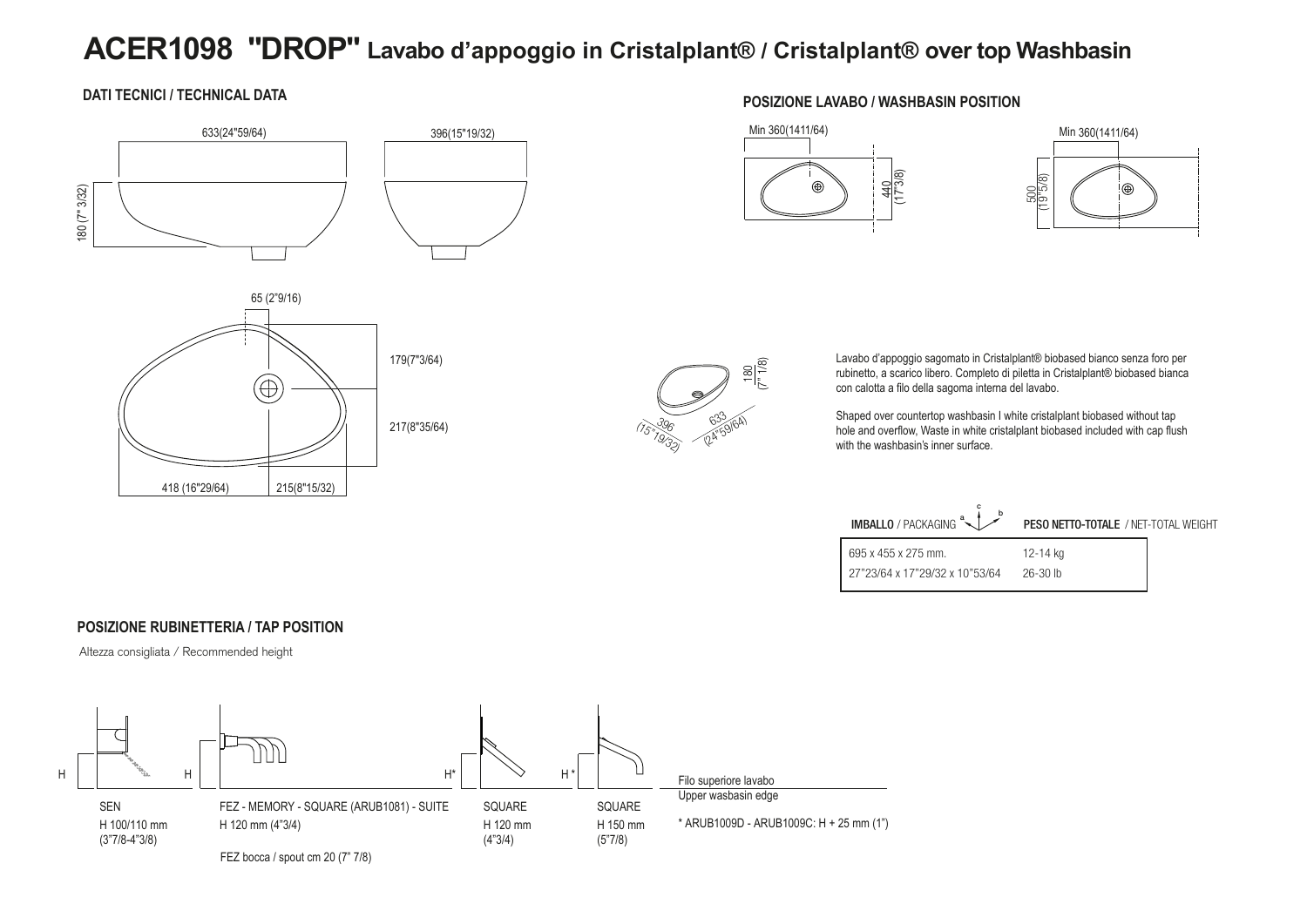# **ACER1098 "DROP" Lavabo d'appoggio in Cristalplant® / Cristalplant® over top Washbasin**

**DATI TECNICI / TECHNICAL DATA**



\*h.consigliata / advised h.